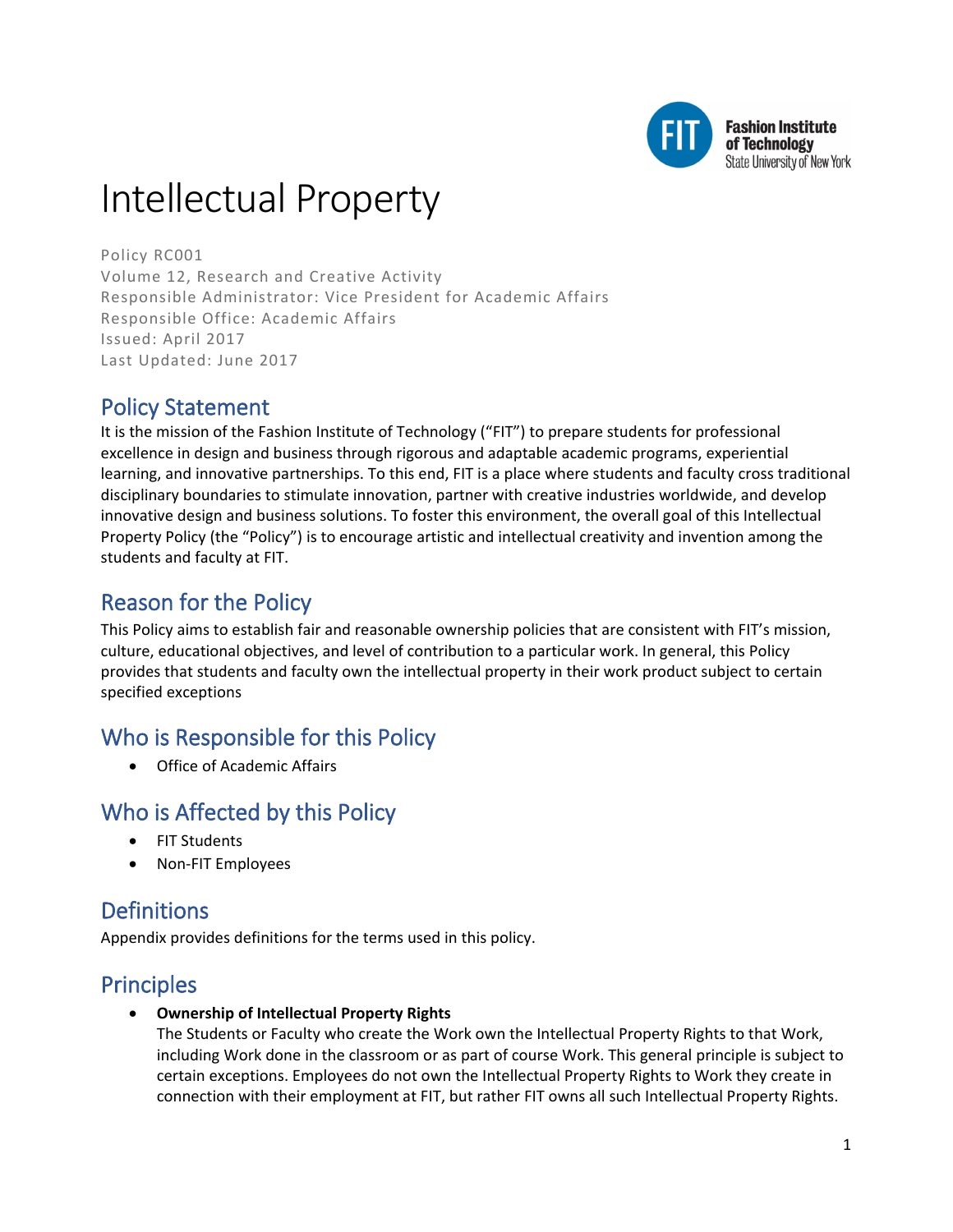Non-Employees do not own the Intellectual Property Rights to Work they create in connection with their activities at FIT, but rather FIT owns all such Intellectual Property Rights.

#### • **Exceptions to Ownership of Intellectual Property Rights**

The following lays out instances in which FIT's general rule that the Students and/or Faculty that create a particular Work own the Intellectual Property Rights in that Work would not apply, in whole or in part.

#### o **Course-Related Sponsored Work**

Student contests and student projects that are industry-sponsored and created in the course of academic classroom activities are important components of teaching and learning at FIT. When a company or other outside entity sponsors such contests or other projects, including when this Work is done in the classroom (or elsewhere) but in conjunction with a course, the Student(s) and/or Faculty that create the Work, (see above) own the Intellectual Property Rights associated with the Work, but may be required to waive, license, and/or assign certain specified rights by signing an Assignment of Rights and Waiver, as described below.

For each sponsored contest or project, the terms of that contest or project replace the general rule contained in this Policy. As such, the Student and/or Faculty may, in some instances, be required to wholly assign their Intellectual Property Rights in the Work to the sponsor as part of an agreement with the sponsor which includes appropriately compensating the Student and/or Faculty.

In addition, Students or Faculty may be required to waive any privacy or moral rights to the Work. In the case of Students who do not wish to waive their rights, these Students may achieve the learning outcomes of the course but will not be required to share their Work with the industry sponsor. In the case of Course-Related Sponsored Work, where the Creator creates the Work and the Sponsor owns it, FIT will have no claim to income derived from that Work. For more specificity as to Student or Faculty participation in contests and industry-sponsored projects, please refer to the FIT Student Contests and Industry Sponsored Projects Policy.

#### o **Special Projects**

An outside entity may engage FIT independently or in collaboration with third-party entities to perform research and development in certain areas or to solve certain problems within industries in which FIT has demonstrated specialized knowledge or expertise. These projects are distinct from Course-Related Sponsored Work because they are not associated with a particular course. For special projects, the Students and/or Faculty will be required to enter an agreement before joining the project, which in general, will require the assignment of the Intellectual Property Rights associated with the Work to the outside entity and/or FIT.

#### o **Government-Sponsored Work**

With respect to Sponsored Work sponsored by a governmental entity or any of its agencies, FIT owns the Work. If FIT elects not to own the Intellectual Property Rights, the governmental entity shall own the Intellectual Property Rights in that Sponsored Work.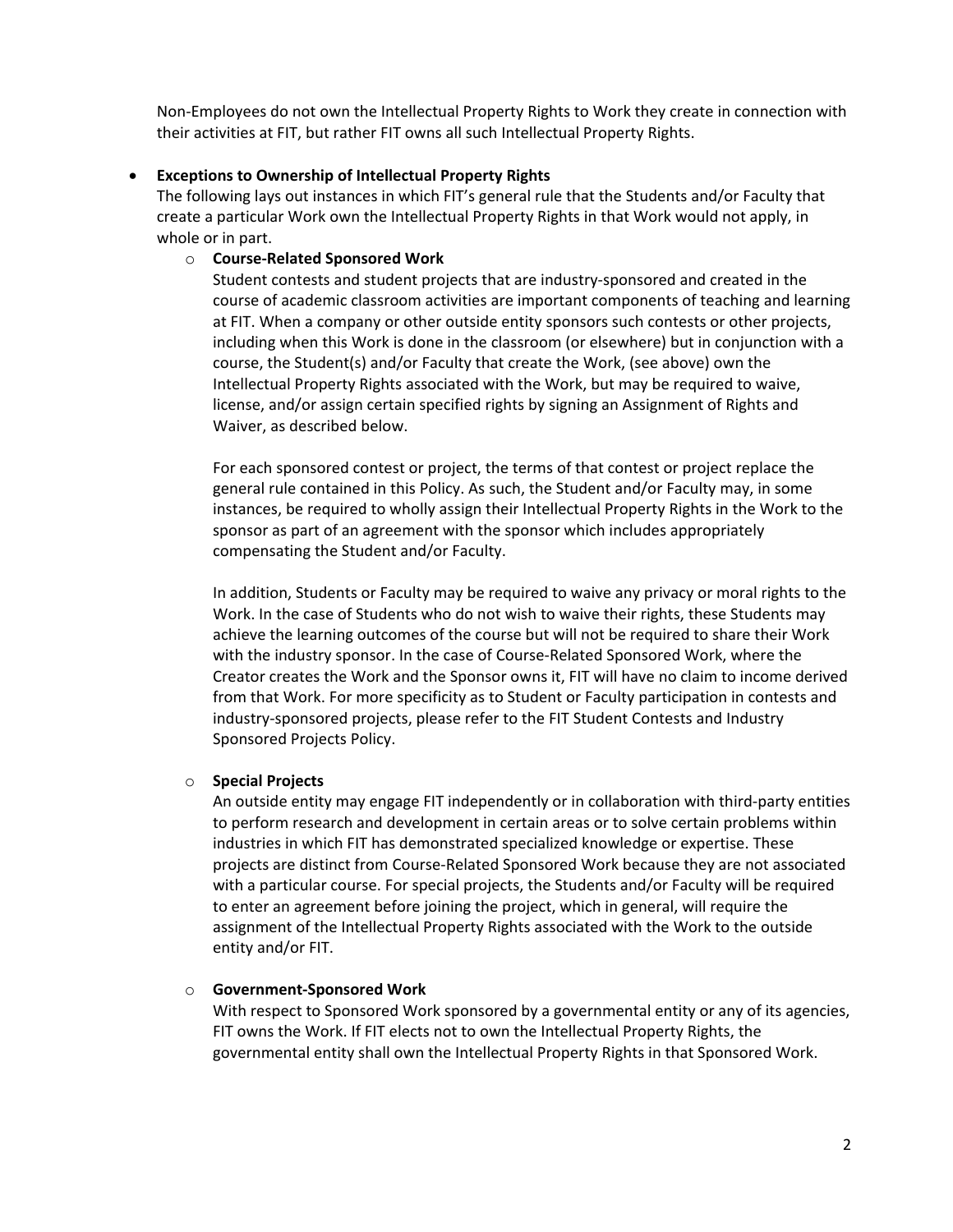#### o **FIT-Sponsored Work**

With respect to Work sponsored by FIT, FIT owns the Intellectual Property Rights in that Sponsored Work. FIT Sponsored Work includes Work that is authorized or approved by FIT, is specifically created under the direction or control of FIT, or is commissioned by FIT. The Creator of the Work may be required to sign an Assignment of Rights in order for FIT to acquire or confirm ownership of the Intellectual Property Rights in that Work. In the case of Work authorized or approved by FIT, FIT's approval of the Work triggers FIT ownership of the Intellectual Property Rights in that Work. Two specific subcategories of FIT-Sponsored Work created by Faculty, along with Intellectual Property ownership presumptions:

 **Course of Study, Syllabi, and Other Faculty-Created Course Work** FIT owns the Intellectual Property Rights in the Course of Study for each course FIT commissions. The Faculty who creates a course that is commissioned by FIT owns the Intellectual Property Rights in the Syllabus and other material the Faculty creates for that course.

#### **Reproductions**

FIT owns any material, in the form of media (including without limitation video or audio) which is a reproduction of an FIT course. FIT will not claim ownership in the underlying Intellectual Property Rights within such reproduction, unless FIT already owns the underlying Intellectual Property Rights under any other section of this Policy. With respect to such recordings that are created by Students or Faculty in connection with their courses, FIT permits the use of the material only for their personal use for educational purposes, which, to be explicit, does not include the right to broadcast, disseminate, publicly display, or make Derivative Works from the recording.

#### o **Work Created Using Substantial FIT Resources**

FIT owns the Intellectual Property Rights in a Work when the Work was created using substantial FIT resources. Use of FIT resources is substantial when it entails use to a degree not ordinarily made available to all Faculty or Students. Resources beyond those ordinarily made available can take many forms, for instance, significant FIT funding, free use of specific FIT facilities outside the classroom, the purchase of special equipment and supplies, Employee labor beyond their normal scope of work, or an unusual reduction of teaching responsibilities. As a matter of clarification, Project Work would not typically fall under this exception because it would not involve the use of substantial FIT resources. Creators are strongly urged to notify the Office of the General Counsel at OGC@fitnyc.edu when they plan to make or have made substantial use of FIT resources in the creation of a Work, and they believe the Work or its associated Intellectual Property is original and has potential monetary value, and the failure to do so creates a presumption that the Work was made using substantial FIT resources, which presumption the Student or Faculty will have the burden to overcome. For your reference, Appendix III provides illustrative examples that may aid in understanding substantial use.

#### o **Team Work by Faculty and/or Students where Identity of Project Resides with FIT** Where material is created in the course of a research or other collaborative project where development has been by a team such that the identity of the project resides with FIT

rather than with particular individuals, FIT owns the Intellectual Property in the Work. The Creators may be required to sign an Assignment of Rights in order for FIT to acquire or confirm ownership of the Intellectual Property Rights in that Work.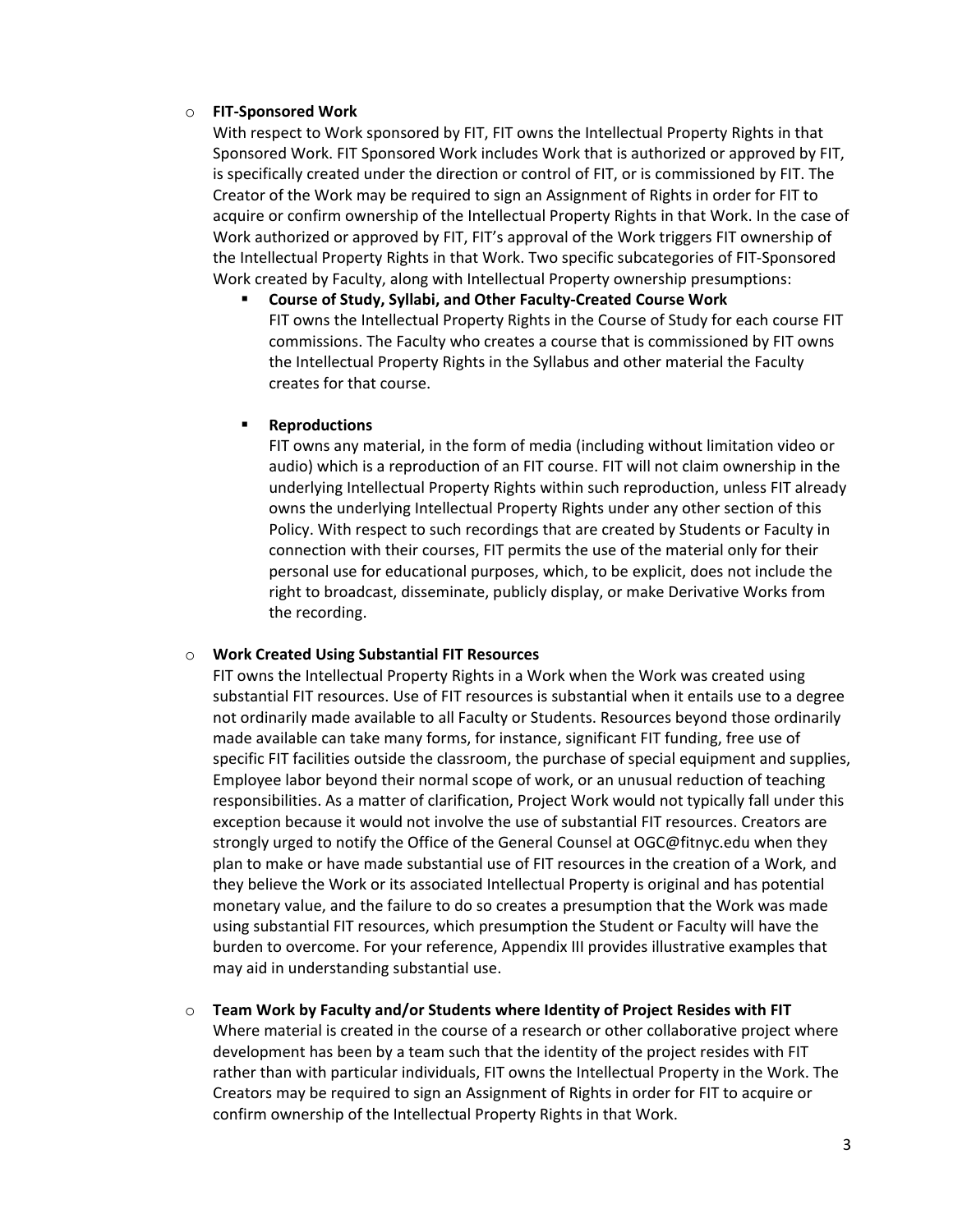#### o **Associated Material**

Material closely associated with a Patent or Trade Secret is owned by FIT under this Policy, such as copyrightable material created to effectuate an invention (e.g., software, fashions, designs) or to supplement an invention (e.g., documentation). This does not apply to Traditional Works of Scholarship reporting on the research that led to the creation of such materials.

#### • **Assignment of Rights and Waivers**

There are several instances where FIT and/or sponsors of Work require Students or Faculty to agree to certain terms in connection with their participation in a contest or sponsored project. With respect to ownership rights, the Student or Faculty may be required to waive and/or assign certain ownership rights, which, for example, can include relinquishing the ownership of rights to the Work to FIT or to the sponsor as a requirement for participation. An Assignment of Rights and Waiver, which will be provided in connection with the Sponsored Work or special project may acknowledge that the Students or Faculty are relinquishing certain rights, which may include the right:

- o to know, before or after, if FIT or the sponsor is using their Work;
- o to approve FIT's or the sponsor's use of their Work;
- $\circ$  to sell their Work to anyone else in the future;
- o to own the Work and associated Intellectual Property Rights; and/or
- o to receive any monetary compensation for use of the Work.

#### • **Preexisting Intellectual Property Rights and Obligation to Cooperate**

With respect to Works and associated Intellectual Property Rights that are owned by FIT or other sponsors, Individuals involved in a Work are required to (i) before becoming involved in creating a Work, notify the Office of the General Counsel at OGC@fitnyc.edu of any preexisting Intellectual Property Rights owned by the Individual or known by the Individual to be owned by others that are germane to the right to use, develop, commercialize, license, or modify the Work and related Intellectual Property Rights, and (ii) cooperate and not interfere with FIT or other sponsor in having full, unrestricted, and unimpaired ownership rights to the Work and associated Intellectual Property Rights including the right to use, sell, license, perfect or confirm ownership, pursue patent applications, or other ownership rights. Interfering with the rights of FIT includes situations such as when a patent application is pursued for the same or trivial variations of an invention that is owned by FIT. Individuals are required to abstain from using preexisting Intellectual Property Rights, owned by that Individual or a third party, in a Work until they disclose those rights to FIT and have obtained FIT's approval to use those rights in the Work. Sponsors should also disclose preexisting Intellectual Property Rights

#### • **Use Rights**

With respect to Work owned by Faculty or Students, FIT has Use Rights to the Work (and the associated Intellectual Property Rights) for educational, scholarship, exhibition and marketing purposes (including marketing FIT and its courses and programs), and other noncommercial purposes. FIT also has the right to sublicense its Use Rights to the Work and associated Intellectual Property Rights. With respect to Work owned by FIT, the Students or Faculty that create the Work (and associated Intellectual Property Rights) have limited Use Rights to the Work, comprising the right to use their own Work in their portfolios to promote themselves and their Work, and for other non-commercial and scholarly purposes. As part of this limited Use Right, Students or Faculty using their own Work in their portfolios, where FIT owns the Intellectual Property in that Work, must signify FIT's Intellectual Property ownership of that Work. If the Policy is violated with respect to a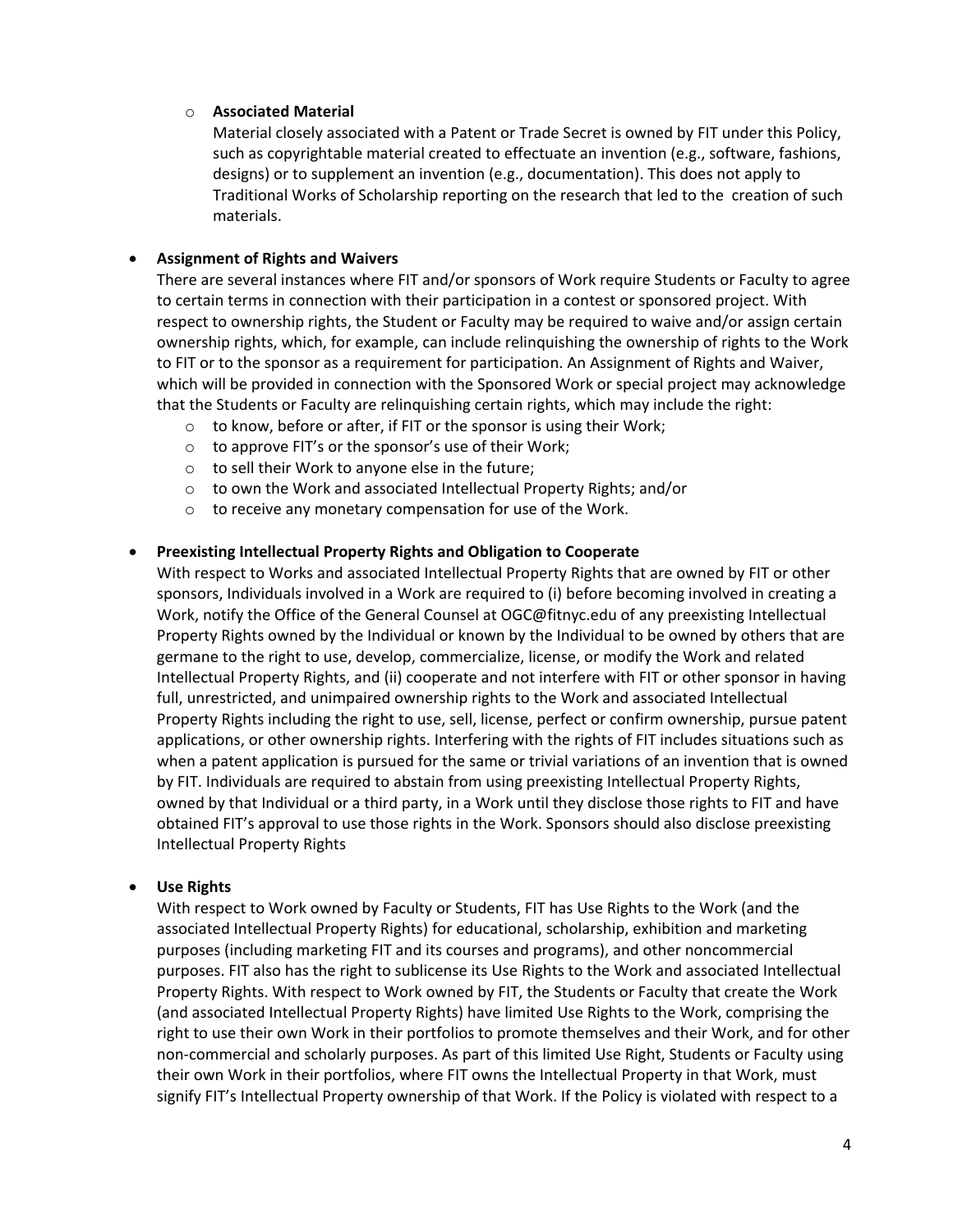particular Work, FIT may in its discretion revoke Use Rights from a Student or Faculty with respect to that particular Work.

#### • **Monetization**

#### o **FIT-Owned Work**

For Work owned by FIT, income derived from commercialization of that Work will be divided as follows. First, FIT will be reimbursed for its expenses in relation to the creation and commercialization (including licensing) of the Work or related Intellectual Property (including expenses relating to patenting or registering, maintaining, and enforcing the Intellectual Property). Second, the remainder of the income will be divided, with 50% going to the Creators of the Work and 50% going to FIT. The portion that goes to FIT will be placed in an account to be utilized at the discretion of the President of FIT to support education and research at FIT.

#### o **Sponsor-Owned Work**

With respect to Work other than Course-Related Sponsored Work for which the Intellectual Property Rights belong to the sponsor, any income that would be due to Faculty, Staff, or FIT in connection with the Work would be determined by agreement prior to the commencement of the project for the Work.

#### • **Use of FIT Trademark**

The FIT Trademark and the FIT name shall not be used for personal or commercial gain in connection with any Work or any activities outside of FIT such as by offering products or services under any FIT Trademark. This means that Faculty, Students, and Employees must avoid the appearance that they are acting on behalf of FIT, or that FIT sponsors or endorses, such activities. Individuals are permitted to identify themselves as Students, Faculty, or Employees of FIT.

#### • **Advice and Interpretation**

Students, Faculty, Employees, and Non-Employees may request advice as to the terms of this Policy and interpretation of the meaning of this Policy from the Office of the General Counsel, the Vice President of Academic Affairs ("VPAA"), the Vice President ("VP") for Enrollment Management and Student Success, and/or the United College Employees of FIT ("UCE").

#### • **Dispute Resolution**

Persons seeking a resolution of disputes arising over the application of this Policy and the ownership of Intellectual Property Rights shall submit a written request to the VPAA, who shall refer the matter to an ad hoc committee comprised of at least three (3) members. The composition of the ad hoc committee will be appointed as detailed in the Composition of Ad Hoc Dispute Committee table (see Related Documents) for each category of Individual with a dispute to resolve. Where Individuals in a dispute are from multiple categories, the ad hoc committee shall be comprised of one member of each committee member category listed for all categories of Individuals in the dispute.

The Office of the General Counsel will attend the ad hoc committee meetings to provide clarification of this Policy but will not participate in determination of the recommended decision. This ad hoc committee shall report its recommended decision for resolution of the dispute to the VPAA. The VPAA shall render a determination in a timely manner, and such determination shall be final. The ad hoc committee and VPAA shall make every effort to resolve the dispute by the end of the next full semester (i.e. Fall or Spring) following the one in which the dispute is brought.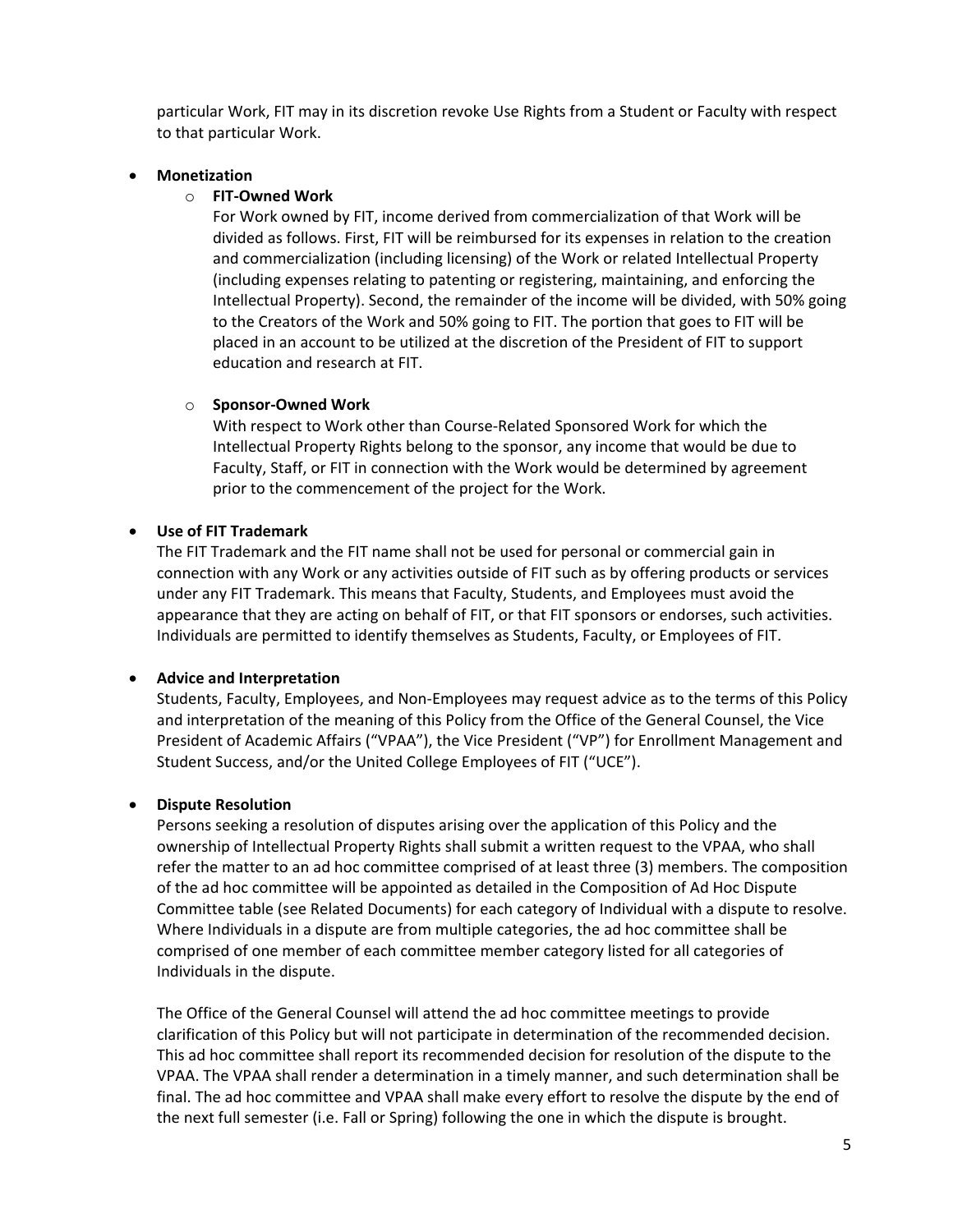#### • **Conflict of Interest**

Please review FIT's Employee Code of Ethical Conduct policy for further information on principles pertaining to conflicts of interest (see Related Policies section). Please note the Employee Code of Ethical Conduct policy does not apply to Students or Non-Employees.

#### • **Collaboration**

This Policy is not intended to advise against the sharing of information and collaboration among Individuals and/or entities, but certain relevant implications of such activity should be understood. In the fields of patent and Trade Secret law, the disclosure of information such as patentable ideas or other commercially significant information, without a confidentiality obligation, can have legal implications. Care should be taken to maintain confidentiality in such situations. In addition, the acts of collaboration or the sharing of thoughts and information with peers or other Individuals can lead to co-ownership of a Work and associated Intellectual Property Rights. The Individuals and/or entities should enter into a mutual agreement with respect to the ownership and control of Intellectual Property Rights before engaging in a collaboration. This agreement should include preexisting Intellectual Property Rights that the Individual intends to bring to the collaboration.

#### • **Intellectual Property Agreement**

It should be understood from the Policy that FIT may require Individuals to enter into a written Intellectual Property agreement.

#### • **Infringement**

If infringement or other violation of any Intellectual Property Rights in any Work or any FIT Trademark is suspected, report it to Office of the VPAA.

• **Modification** Modification of this Policy is subject to approval of the UCE.

### Responsibilities

N/A

**Procedures** 

N/A

### **Violations**

N/A

### Related Policies

- [Employee Code of Ethical Conduct](https://www.fitnyc.edu/about/policies/hr/employee-code-of-ethical-conduct.php) (includes Conflict of Interest)
- [Student Contests and Industry-Sponsored](https://www.fitnyc.edu/about/policies/academic-affairs/contests.php) Projects

### Related Documents

- [Ad Hoc Dispute Resolution Committee \(](http://www.fitnyc.edu/documents/intellectual-property-related-documents-adhoc.pdf)See Appendix I, below)
- Summary of Intellectual Property Ownership (See Appendix III, below)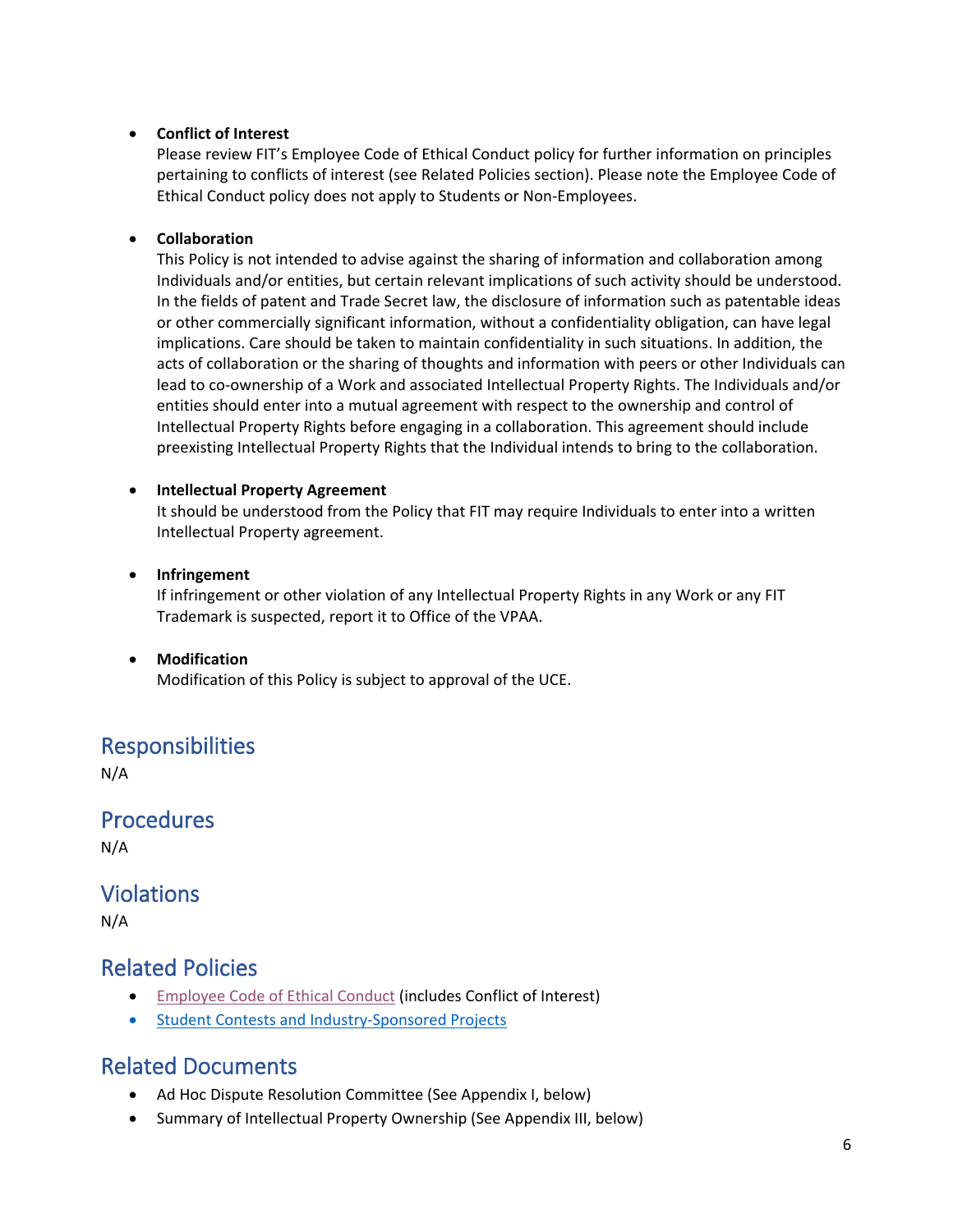## **Contacts**

- **Academic Affairs** 227 West 27th Street, Room C913 New York, NY 10001 [academicaffairs@fitnyc.edu](mailto:academicaffairs@fitnyc.edu)
- **Office of General Counsel** 227 West 27th Street New York, New York 10001 (212) 217-4030 [OGC@fitnyc.edu](mailto:OGC@fitnyc.edu)

# Appendix I: Composition of Ad Hoc Dispute Resolution Committee

| <b>Individual</b>                                                                                | <b>Committee Member 1</b> | <b>Committed Member 2</b>                                                    | <b>Committee Member 3</b>                                                    |
|--------------------------------------------------------------------------------------------------|---------------------------|------------------------------------------------------------------------------|------------------------------------------------------------------------------|
| <b>Full or part time</b><br>classroom Faculty                                                    | Appointed by VPAA         | Appointed by respective<br>school Dean                                       | Appointed by President<br>of UCE                                             |
| <b>Non-classroom Faculty</b><br>in Enrollment<br><b>Management and</b><br><b>Student Success</b> | Appointed by VPAA         | Appointed by VP of<br>Enrollment<br>Management and<br><b>Student Success</b> | Appointed by President<br>of UCE                                             |
| <b>Non-classroom Faculty</b><br>in Academic Affairs                                              | Appointed by VPAA         | Appointed by Deans'<br>Council                                               | Appointed by President<br>of UCE                                             |
| <b>Employees</b>                                                                                 | Appointed by VPAA         | Appointed by VP of<br>Human Resource<br>Management and Labor<br>Relations    | Appointed by President<br>of UCE                                             |
| <b>Non-Employees</b>                                                                             | Appointed by VPAA         | Appointed by respective<br>school Dean or<br>applicable Director             | Appointed by VP of<br>Human Resource<br>Management and Labor<br>Relations    |
| <b>Students</b>                                                                                  | Appointed by VPAA         | Appointed by respective<br>school Dean or<br>applicable Director             | Appointed by VP of<br>Enrollment<br>Management and<br><b>Student Success</b> |

# Appendix II: Definitions

- **Individuals Covered by the Policy**
	- o **Creators**[1](#page-6-0) : Individuals who created the Work in question.
	- o **Employees**: Employees are any individuals employed by FIT in a capacity other than that of Faculty, and includes administrators, when acting in any role other than a Faculty role, or

<span id="page-6-0"></span> $1$  For all defined terms, the singular shall include the plural and vice versa.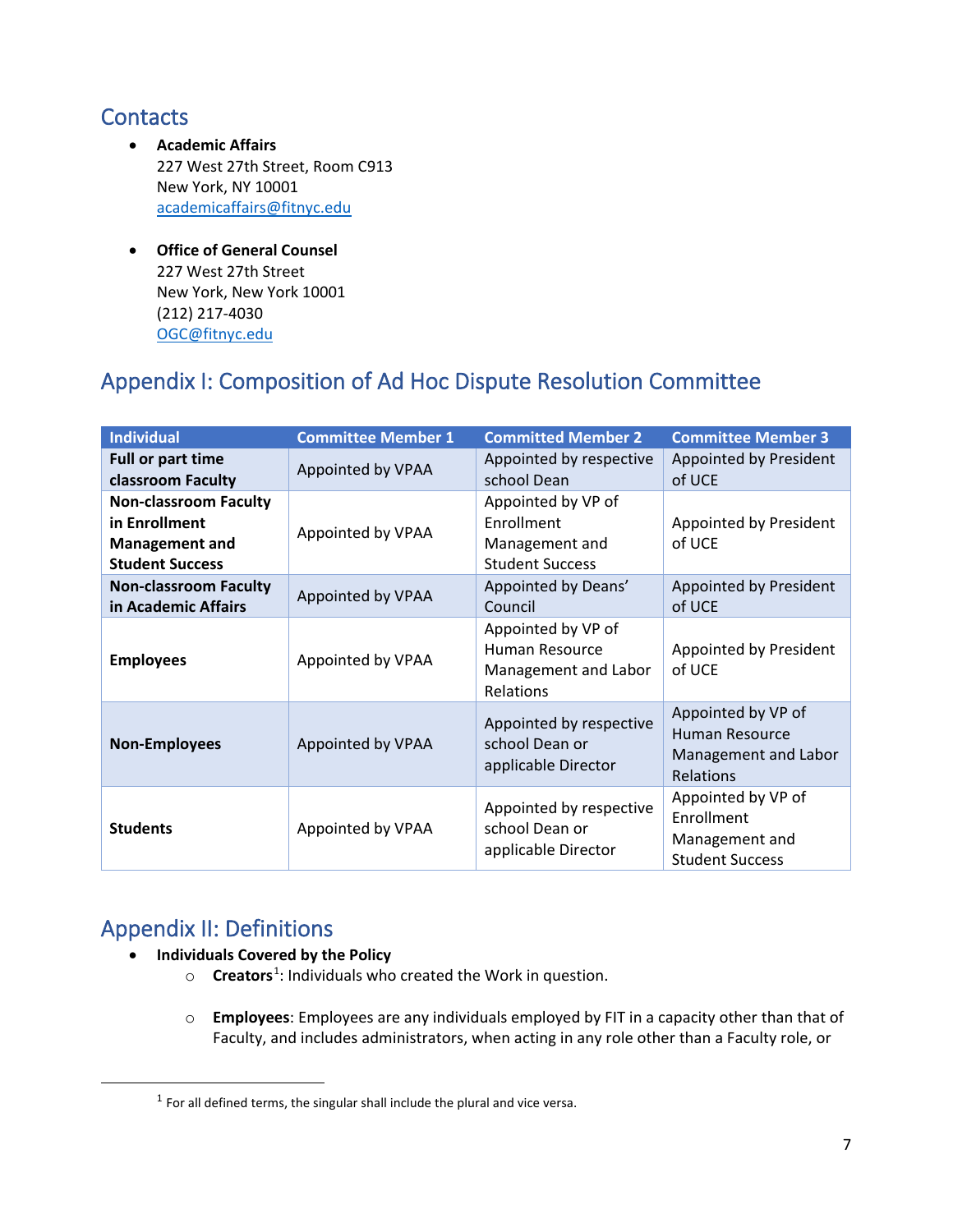Students. Employees include individuals working for all related FIT entities, including but not limited to the FIT Foundation and FIT Student Housing Corporation.

- o **Faculty**: Faculty includes anyone employed by FIT, holding Faculty rank and when serving in the role of Faculty. For example, Faculty includes visiting Faculty, adjunct Faculty, part-time Faculty, full-time Faculty, instructors, or non-classroom Faculty.
- o **Individuals**: All Faculty, Students, Employees, and Non-Employees, when referred to collectively.
- o **Non-Employees**: Non-Employees are individuals who are not employed by FIT, who participate in research or creative activity at FIT or research or creative activity carried out under the auspices of FIT. Non-Employees include visiting scholars and researchers who do not have a faculty appointment.
- o **Students**: Students includes all credit, non-credit, matriculated, non-matriculated, full-time, part-time, and visiting students at FIT. Note that for some Sponsored Work and Contest Work, students must be matriculated in order to participate.

#### • **Work Covered by the Policy**

- o **Work**: Work product, in any tangible form, physical or electronic, that is created in connection with activities associated with FIT.
- o **Sponsored Work**: Work sponsored by an outside entity and/or by FIT. In the case of Work sponsored by FIT, "Sponsored Work" also refers to Work authorized or approved by FIT. This includes situations where the individual is being compensated for the Work.
- o **Traditional Works of Scholarship**: Works created by Faculty or Students in the course of their individual scholarly, academic, and artistic pursuits and in the scope of their respective Faculty or Student status at FIT, including instructional materials produced by Faculty for use in the course of classroom and studio activities, works of art or scholarship produced by Faculty or Students in the course of classroom and studio activities, and the like.

#### • **Intellectual Property and Intellectual Property Rights Covered by the Policy**

- o **Copyright**: Copyright refers to form of protection provided by the laws of the United States for original works of authorship that have been expressed in tangible form, including literary, dramatic, musical, architectural, cartographic, choreographic, pantomimic, pictorial, graphic, sculptural, and audiovisual creations<sup>[2](#page-7-0)</sup>.
- o **Derivative Work**: A Derivative Work is a work based on or derived from one or more already existing works. Common derivative works include translations, musical arrangements, motion picture versions of literary material or plays, art reproductions, abridgments, and condensations of preexisting works. Another common type of Derivative Work is a "new edition" of a preexisting work in which the editorial revisions, annotations, elaborations, or other modifications represent, as a whole, an original work. To be

<span id="page-7-0"></span><sup>2</sup> http://www.copyright.gov/help/faq/definitions.html; http://www.uspto.gov/trademarks-gettingstarted/trademarkbasics/trademark-patent-or-copyright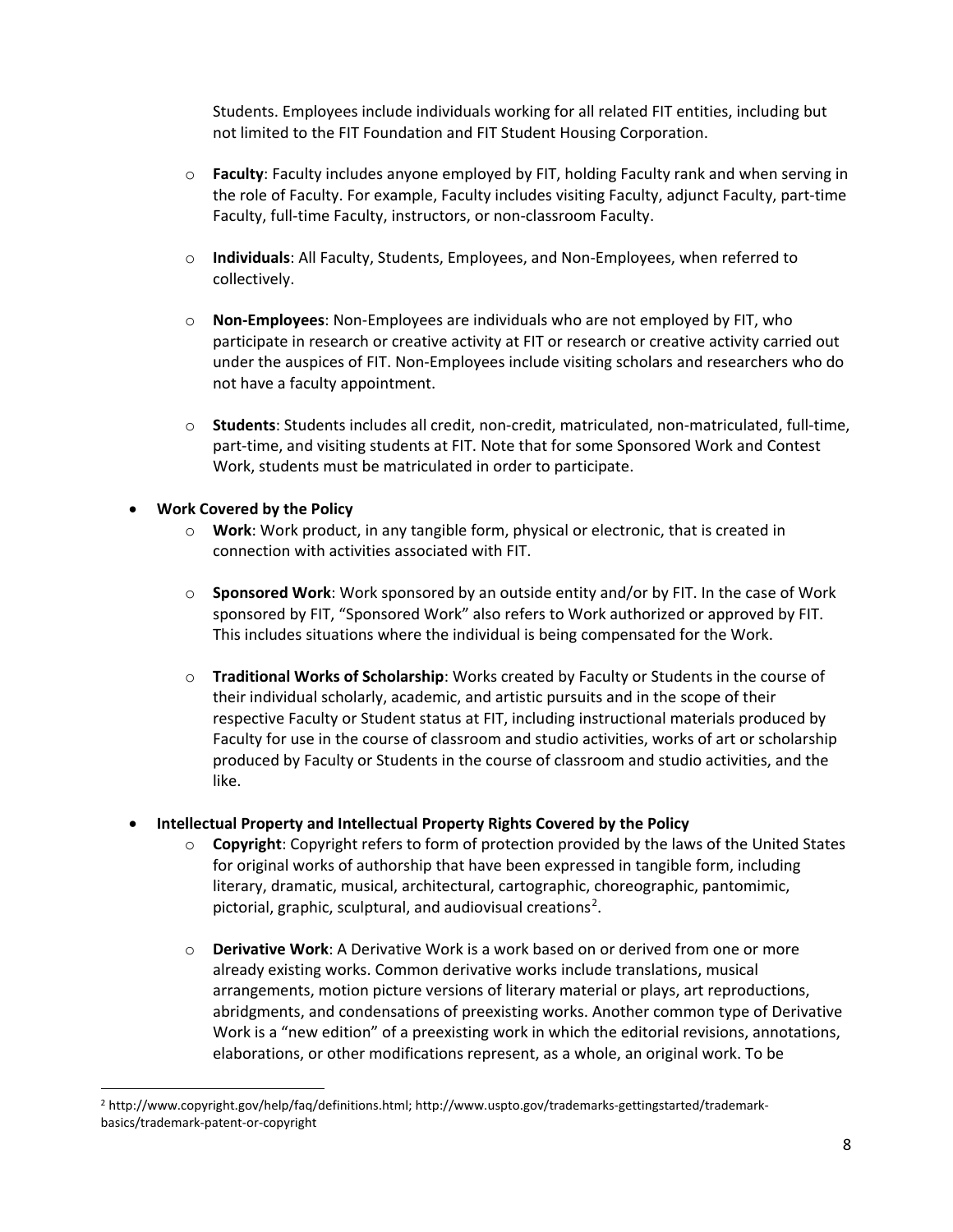copyrightable, a Derivative Work must incorporate some or all of a preexisting "work" and add new original copyrightable authorship to thatwork.<sup>[3](#page-8-0)</sup>

- o **FIT Trademarks**: All Trademarks, Service Marks, Trade Name or Trade Dress owned or controlled by FIT, including FASHION INSTITUTE OF TECHNOLOGY and the FIT corporate name.
- o **Intellectual Property**: Intellectual Property refers to creations of the mind, such as inventions, literary and artistic works, designs, and symbols.<sup>[4](#page-8-1)</sup>
- o **Intellectual Property Rights**: Copyrights, rights in Trademarks, Service Marks, Trade Name and Trade Dress, Trade Secrets, Patents, rights of publicity, or other Intellectual Property Rights.
- o **Patent**: A Patent is a limited duration property right relating to an invention, granted by the United States Patent and Trademark Office in exchange for public disclosure of the invention. Patentable materials include machines, manufactured articles, industrial processes, and chemical compositions. The duration of Patent protection depends on the type of patent granted: 14 years for design patents and 20 years for utility and plant patents<sup>[5](#page-8-2)</sup>. For the purposes of this Policy, Patents includes patent applications and inventions.
- o **Service Mark**: A Service Mark is a word, phrase, symbol, and/or design that identifies and distinguishes the source of a service rather than goods.
- o **Trade Dress**: Trade Dress is the overall commercial image (look and feel) of a product that indicates or identifies the source of the product and distinguishes it from those of others. It may include the design or shape/configuration of a product; product labeling and packaging; and even the décor or environment in which services are provided.<sup>[6](#page-8-3)</sup>
- o **Trade Name**: A Trade Name is a name used by any commercial enterprise in connection with its business activities. A Trade Name may be a corporate name or an assumed name.
- o **Trademark:** A Trademark is a word, phrase, symbol, and/or design that identifies and distinguishes the source of the goods of one party from those of others<sup>[7](#page-8-4)</sup>.
- o **Trade Secret**: Any confidential business information which provides a competitive edge may be considered a Trade Secret. Trade secrets encompass manufacturing or industrial secrets and commercial secrets.
- o **Use Rights**: A non-exclusive, royalty-free, perpetual, and irrevocable license to make, have made, use, reproduce, modify, create Derivative Works of, publicly perform, publicly

Intellectual Property

<span id="page-8-0"></span><sup>3</sup> http://www.copyright.gov/circs/circ14.pdf

<span id="page-8-1"></span><sup>4</sup>http://www.wipo.int/about-ip/en/

<span id="page-8-2"></span><sup>5</sup> http://www.uspto.gov/trademarks-getting-started/trademark-basics/trademark-patent-orcopyright

<span id="page-8-3"></span><sup>6</sup> http://www.inta.org/TrademarkBasics/FactSheets/Pages/Trade-Dress.aspx

<span id="page-8-4"></span><sup>7</sup> http://www.inta.org/TrademarkBasics/FactSheets/Pages/Trade-Dress.aspx Intellectual Property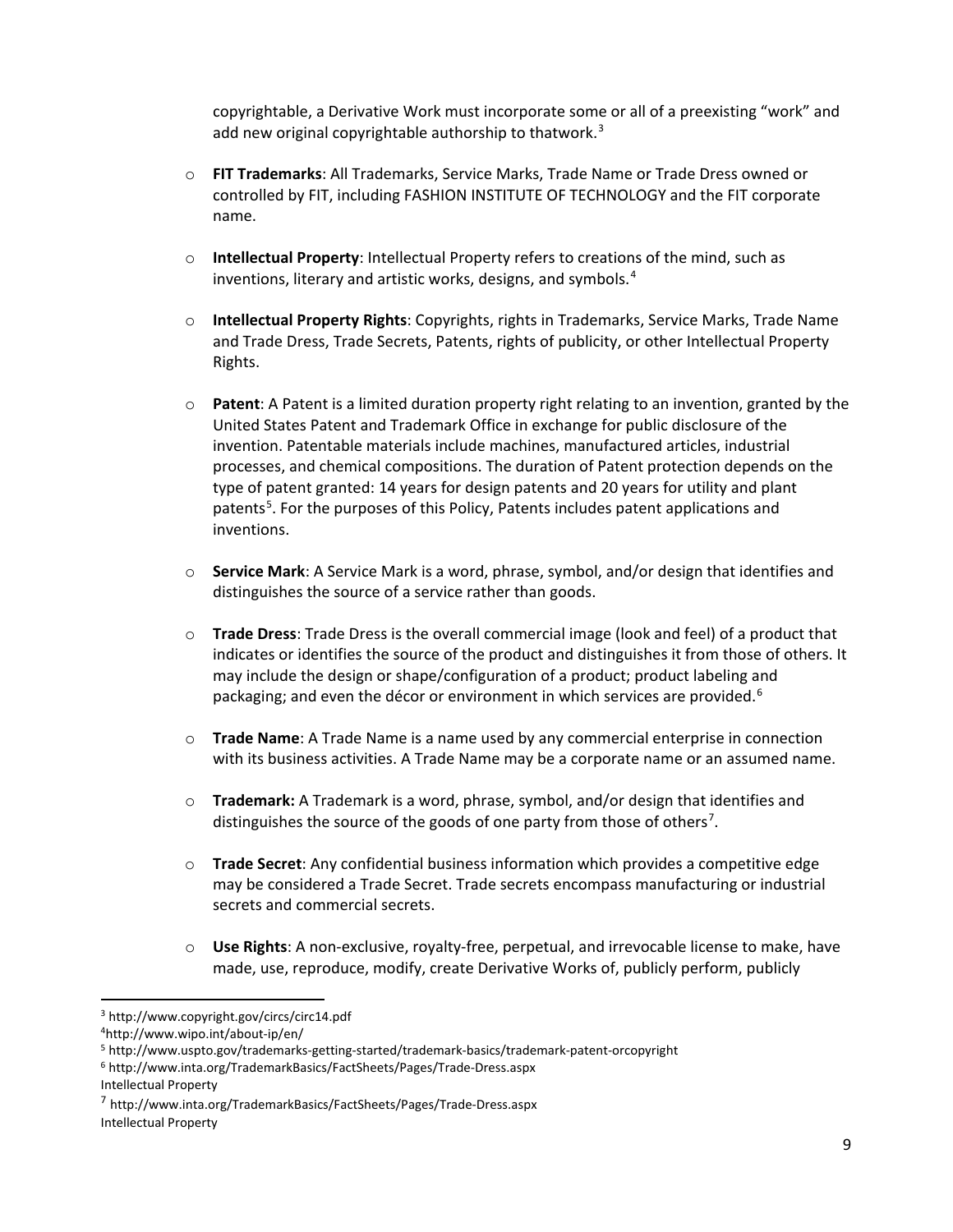display and distribute a Work and Intellectual Property Rights therein (subject to restrictions on the use of FIT Trademarks set forth herein) through any channel or media now or in the future known. How Use Rights apply to Students, Faculty, and FIT is discussed in the "Use Rights" section of this Policy.

# Appendix III: Summary Table of Intellectual Property Ownership

This table is provided only for illustrative purposes

| <b>Situation/Role</b>                                                | IP Ownership - General Rule                           |
|----------------------------------------------------------------------|-------------------------------------------------------|
| <b>General Rule</b>                                                  | "Creator" if Faculty or Student; "FIT" if Employee    |
|                                                                      | or Non-Employee                                       |
| <b>Student Course Work (classroom work not</b><br>involving sponsor) | Student                                               |
| <b>Course-Related Sponsored Work (classroom work</b>                 | Creator subject to transfer of rights (in whole or in |
| involving sponsor; projects or contests)                             | part) pursuant to terms expressly set forth in one    |
|                                                                      | or more related instruments                           |
| <b>Special Projects</b>                                              | Sponsor and/or FIT                                    |
| <b>Government-Sponsored Work</b>                                     | Government and/or FIT                                 |
| <b>FIT-Sponsored Work</b>                                            | <b>FIT</b>                                            |
| <b>FIT Course of Study</b>                                           | <b>FIT</b>                                            |
| <b>FIT Syllabus</b>                                                  | Creator (faculty)                                     |
| <b>Reproduction of FIT Course</b>                                    | FIT owns reproduction                                 |
| <b>Substantial FIT Resources</b>                                     | <b>FIT</b>                                            |
| <b>Team Work by Faculty and/or Students where</b>                    | <b>FIT</b>                                            |
| <b>Identity of Project Resides with FIT</b>                          |                                                       |
| <b>By Agreement</b>                                                  | As agreed upon                                        |
| <b>Employees</b>                                                     | <b>FIT</b>                                            |
| <b>Non-Employees</b>                                                 | <b>FIT</b>                                            |

# Appendix IV: Examples

This table is provided only for illustrative purposes

| <b>Type of Work</b>                                                                                                                                                                                                                                                                                                                                                                                                                        | <b>Ownership</b> |
|--------------------------------------------------------------------------------------------------------------------------------------------------------------------------------------------------------------------------------------------------------------------------------------------------------------------------------------------------------------------------------------------------------------------------------------------|------------------|
| Scholarly, creative, and encoded works by Faculty,<br>including, without limitation, literary works, works<br>of art, graphics, journal articles, webpages, media<br>(audio, video, and interactive), software and<br>course materials (syllabi, lectures, learning<br>activities, assessments), not involving substantial<br>use of FIT resources or otherwise owned by FIT<br>under this Policy, but created while being paid by<br>FIT. | Faculty          |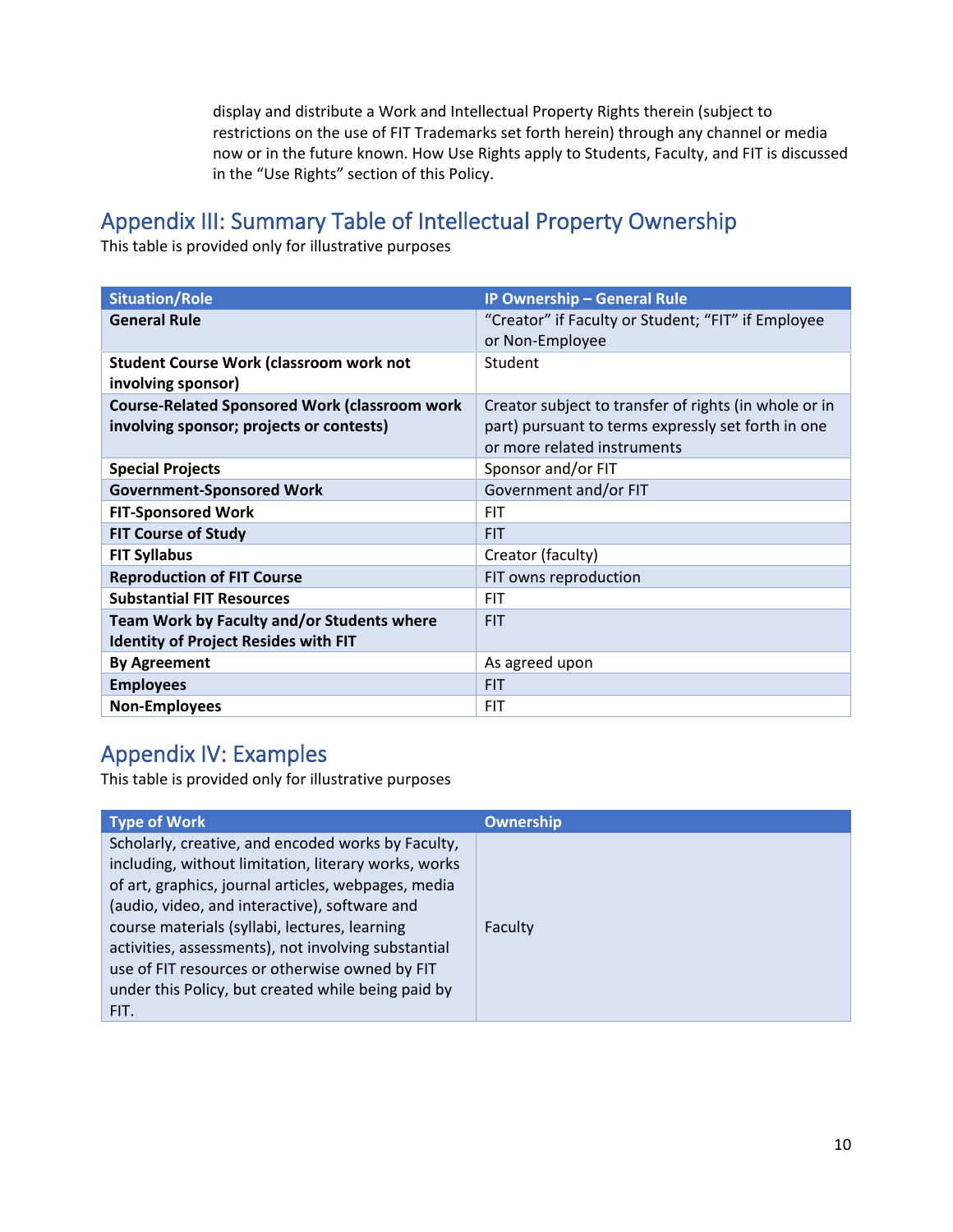| <b>Type of Work</b>                                                                                                                                                                                                                                                                                                                           | Ownership    |
|-----------------------------------------------------------------------------------------------------------------------------------------------------------------------------------------------------------------------------------------------------------------------------------------------------------------------------------------------|--------------|
| Material used by Faculty in the title of an FIT<br>course, in the syllabus of an FIT course, or created<br>for distribution or actually distributed to students<br>in an FIT course, for all educational and research<br>purposes, not involving substantial use of FIT<br>resources, but created while being paid by FIT.                    | Faculty      |
| Material created by Faculty for an FIT publication,<br>to the extent such material is not otherwise owned<br>by FIT under this Policy.                                                                                                                                                                                                        | Faculty      |
| Material created making substantial use of FIT<br>resources.                                                                                                                                                                                                                                                                                  | <b>FIT</b>   |
| Material created by an Employee in the course of<br>employment (including research), e.g.,<br>administrative handbooks, public relations<br>materials, official FIT webpages, policies, and<br>audio/visual recordings of FIT events.                                                                                                         | <b>FIT</b>   |
| Material created in the course of research or other<br>collaborative projects conducted under FIT<br>institutional auspices (including school or<br>department auspices) where the identity of the<br>project resides with FIT (e.g., resulting in a<br>publication of a school or department curricular<br>effort).                          | <b>FIT</b>   |
| Material created in the course of a research or<br>other collaborative project where development<br>has been by a team such that the identity of the<br>project resides with FIT rather than with particular<br>individuals.                                                                                                                  | <b>FIT</b>   |
| Material created as the result of a research project,<br>exception Traditional Works of Scholarship<br>reporting on such results, sponsored by a<br>governmental, corporate, non-profit, or other<br>sponsor where the contract or agreement with<br>such sponsor imposes obligations on FIT with<br>respect to such copyrightable materials. | By Agreement |
| Material or online course created at the direction<br>of, or commissioned by, FIT, including those<br>situations where adjunct Faculty are specifically<br>compensated for the creation of a new course.                                                                                                                                      | <b>FIT</b>   |
| Course developed by adjunct Faculty for which<br>Faculty member was specifically paid.                                                                                                                                                                                                                                                        | <b>FIT</b>   |